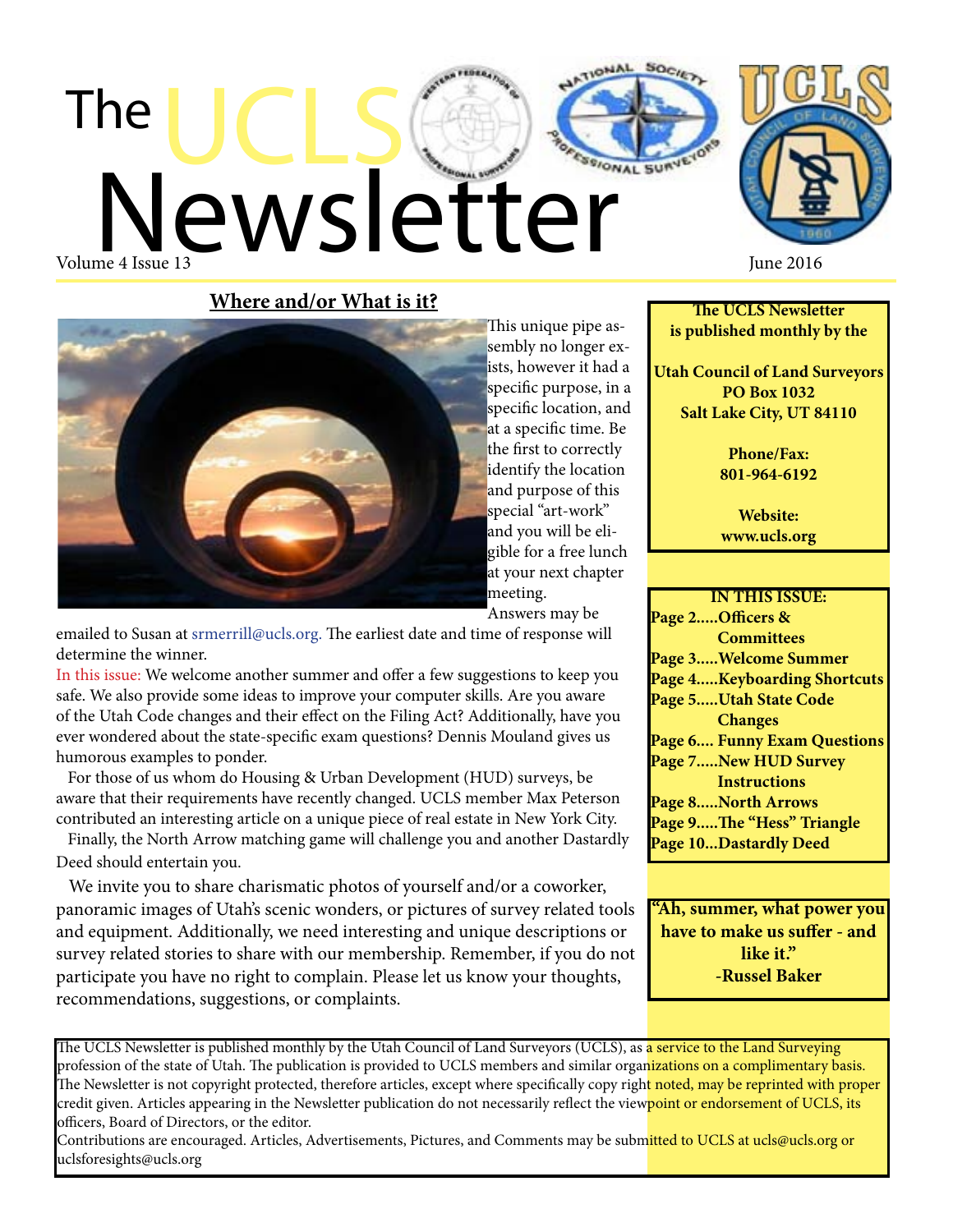#### **UCLS Executive Board 2015**

**State Chair** Dale Robinson 12227 S. Business Park Dr., #220 Draper, UT 84020 Business: (801)523-0100 Fax: (801) 523-0990 drobinson@sunrise-eng.com

State Chair Elect Dan Perry Utah Valley University 1300 West 1600 North Orem, UT 84604-2332 Business: (801) 863-8525 perrydl@uvu.edu

Past State Chair Scott Woolsey 43 S. 100 E., Suite 100 St. George, UT 84770 Business: (435) 628-6500 Fax: (435) 628-6553 scottwoolsey@alphaengineering.com

#### NSPS Director

Steven Dale 3600 S. Constitution Blvd., Room 250 West Valley City, UT 84119 Business: (801) 963-3218 Fax: (801) 963-3540 steve.dale@wvc-ut.gov

West Fed Representative Michael W. Nadeau (SL) 5226 W. Ashland Rose Dr. Herriman, UT 84065 Business: (801) 569-1315 Fax: (801) 569-1319 mikenadeau.ucls@gmail.com

Book Cliffs Chapter President Harold Marshall 85 S. 200 E. Vernal, UT 84078

Business: (435) 789-1017 Fax: (435) 789-1813 hmarshall@uintahgroup.com

Book Cliffs Chapter Representative Brock Slaugh P.O. Box 1580 Vernal, UT 84078 Business: (435) 789-1365 bis@timberlinels.com

Color Country President Todd Jacobsen 175 E. 200 N. Business: (435) 627-4124 Fax: (435) 627-4133 tjacobsen@sgcity.org

#### Board/Committees Volume 4 Issue 13 June 2016 The UCLS Newsletter

#### Color Country Chapter Representative Rick Snyder 11 North 300 West Washington, UT 84780 Business: (435) 652-8450 Fax: (435) 652-8416

Golden Spike President Andy Hubbard 5746 S 1475 E Ogden, UT 84403 Business: (801) 394-4515 Fax: (801) 392-7544 andyh@greatbasineng.com

rsnyder@sunrise-eng.com

#### Golden Spike Chapter Representative

Val Schultz 2096 W. 5750 S. Roy, UT 84067 Business: (801) 399-8018 Fax: (801) 825-1320 vschultz@co.weber.ut.us

#### Salt Lake Chapter President

Gary Christensen 2132 W 1235 S Lehi, UT 84043 Business: (801) 550-3209 gchristensen@sunrise-eng.com

Salt Lake Chapter Representative Tim Prestwich 12830 Redwood Road Riverton, UT 84065 Business: (801)208-3124 tprestwich@hotmail.com

#### Timpanogos President

Bradly D. Daley 3814 Sage Vista Lane Cedar Hills, UT 84062 Business: (801) 566-5599 Fax: (801) 566-5581 bdaley54@msn.com

#### Timpanogos Chapter Representative Jim Kaiserman

1020 Sage Circle Heber City, UT 84032 Business: (435) 657-3222 Fax: (435) 657-3207 jkaiserman@co.wasatch.ut.us

#### Administrative Secretary

Susan Merrill PO Box 1032 Salt Lake City, UT 84110 (801) 964-6192 srmerrill@ucls.org

Treasurer Brad Mortensen (SL) 3268 S. 930 W. Syracuse, UT 84075 Business: (801) 363-5605 Fax: (801) 363-5604 bmortensen@MElamerica.com

**Chapter Vice Presidents:** Book Cliffs David Kay dkay@uintahgroup.com Color Country Bob Hermandson bobh@bushandgudgell.com Golden Spike Ken Hawkes kenh@awagreatbasin.com Salt Lake Brian Linam brian.linam@esieng.com Timpanogos Chad Hill chill@spanishfork.org

**Chapter Secretary/Treasurer** Paul Hawkes paul@trisatesurvey.com Color Country Brad Peterson brad2765@gmail.com<br>
bike Travis Gower Golden Spike gwlsurvey@gmail.com Salt Lake Brian Mitchell bmitchell@slco.org Timpanogos Chad Poulsen chad@lei-eng.com

#### **Committees & Committee Chairs**

Legislation Doug Kinsman doug@ensignutah.com Education Vacant Publication Steve Keisel svkeisel@gmail.com Standards & Ethics Dale Bennett dale@benchmarkcivil.com Membership David Balling dkballing@msn.com Public Relations Randy Smith rdsmith@utah.gov Testing Darryl Fenn dfenn@merid-eng.com Workshop & Convention Todd Jacobsen tjacobsen@sgcity.org Historical Charles Heaton charles.heaton@esieng.com Matt Peterson matt.peterson@esieng.com Construction Survey David Mortensen DMortensen@bushandgudgell.com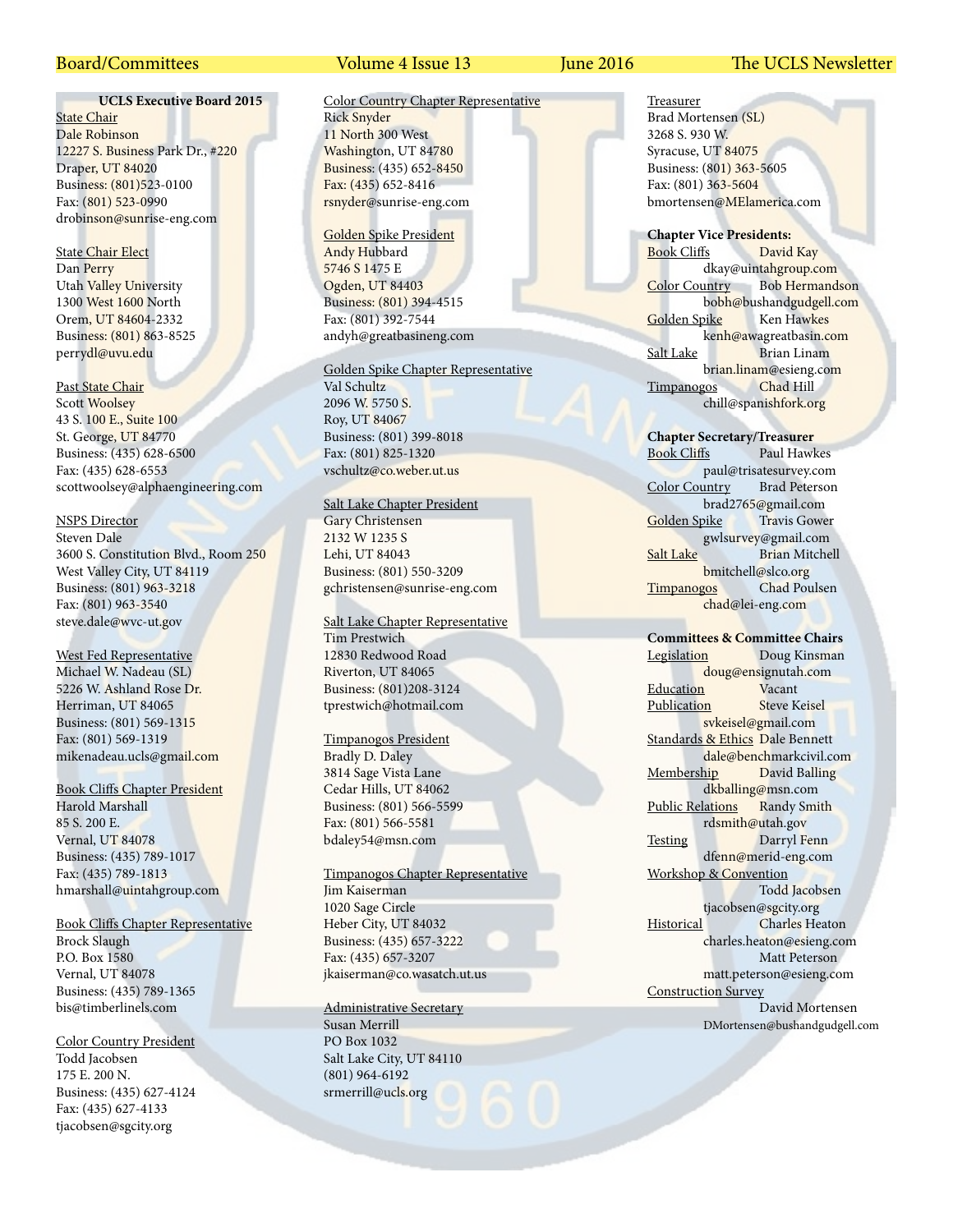# **Summer is here**

The heat is on and the switch has been flipped. Utah has transformed to summer.

As the days heat up, so will the pace of work and the length of days. As you all head into your busy season please remember to address one of them most important aspects of our business; SAFETY.

Make it a habit to remind your field crews and yourself about all the danger we face in the field and workplace. Tragedy does not give warning and strikes in a split second.

With the presence of all the mobile devices, people are more distracted. Drivers are not paying attention, as they should be. With our GPS and robotic instruments, we find ourselves working alone more often and probably a little more distracted as well. We need to adjust out work habits and be more vigilant about watching for these dangers. Don't let the pressure to perform and produce take your focus off being safe. Also, remember to replace last year's safety vests. One season in the sun, rain, and dirt reduces your bright visible safety gear to roadside camouflage. Do not just get



new gear; get rid of the old stuff. The old, faded, and dirty safety gear has no place in a work truck.

After the long cold winter we need to double check our First Aid Kits, restock the consumable and replace anything with an expiration date. Other things not usually found in the FirstAid Kit need attention too. Make sure you are fully stocked on quality bug juice and sunscreen. Moreover, Use it Regularly!

Have the gnats swarming around your head ever driven you buggy and had you doing the loony dance? Did you know that vanilla scent will keep them away? I found that vanilla scented lotion works well and can last all day. It also makes you smell sweet for the other person riding in your truck.

Talk about Safety ... Words become Actions and Actions becomes Habits.

A few slogans to remember...

- If your humor is gone your day has been too long
- Be alert don't get HURT
- Don't be a fool use the right tool.
- Roses are red, violets are blue, put safety first, or the MAN is coming for you.



NSPS has received a response from the National Association of Realtors to the recent letters sent to them regarding a requested addition to NAR's *Code of Ethics and Standards of Practice.* The requested language is similar to current language therein associated with legal practice. NSPS is *requesting from state societies examples of instances* in which Realtors have created problems for buyers and/or sellers by improperly making statements about matters of survey. We greatly appreciate any such examples your association can provide. Please send them to me, curtis.sumner@nsps.us.com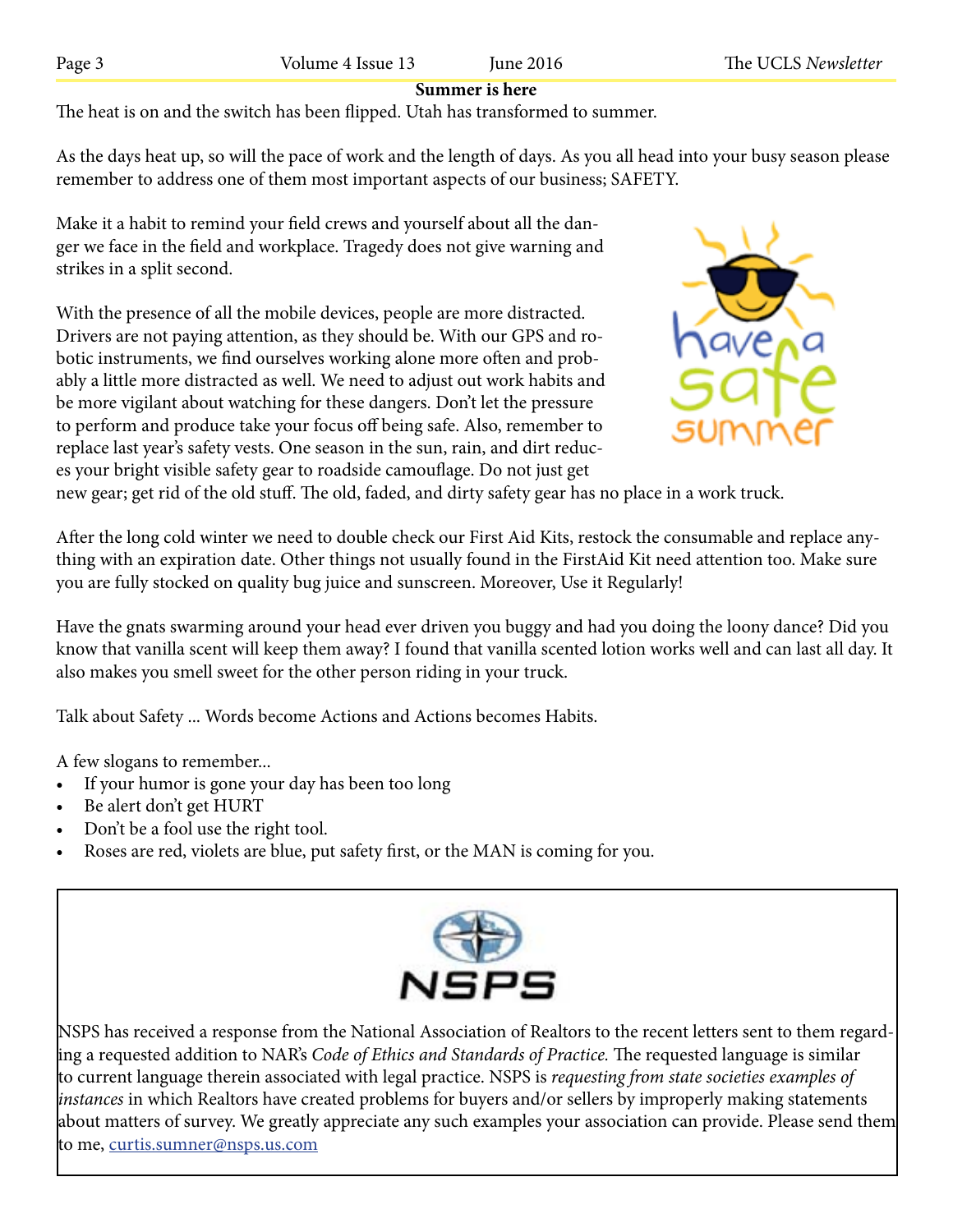## **Keyboard Shortcuts**

 Mastering just a few of these essential shortcuts can drastically increase both your productivity and the pace at which you work. Check out these important PC and Mac shortcuts that you absolutely need to know.

*For PC users*

### **Delete with confidence**

Backspace can be both your friend and your enemy. Deleting a word or two is no problem, but anything longer may turn a simple deletion into an arcade-style game of stop the cursor before it erases the whole paragraph.

**Ctrl + backspace** allows you to delete entire words at a time, or a whole sentence in no time.

### **S.O.S.**

From time to time programs crash, lag, and freeze. You can avoid having to shut down your machine and call IT to recover documents with this three-button combo.

**Ctrl + Shift + Escape** will open your computer's Task Manager, allowing you to terminate the problem program and continue uninterrupted.

#### **Learn to Quick-Pick**

Alternating between different programs? Don't let your mouse slow you down. This game changing shortcut allows you to seamlessly work across all of your essential programs without having to lift your hands.

Holding **Alt + Tab** brings up the index of currently opened programs, and pressing Tab again allows you to cycle between them.

### **Dude, where's my desktop?**

When your work day is firing on all cylinders, you might have more than a few different windows open on your machine. Need easy access to a file that's currently on your desktop? Don't break your flow minimizing. **Win + D** is a shortcut for you to quickly clear your screen and grab what you need.

#### **Oh, snap!**

This is my favorite tool for doing research, writing, or any other time I'm simultaneously working in different windows. **WIN + left/ right arrow keys** makes the currently selected window "snap" to one half of the screen or the other. Apply left and right positioning to two windows and enjoy a perfect split screen setup.

#### *On your OS X*

#### **Find it faster**

Spotlight helps you quickly locate files, apps, documents, and more. You can add to the speed at which you search with this simple Spotlight shortcut. **CMD Spacebar** makes finding files far less tedious, and the additional functions - dictionary, currency conversions, Wikipedia articles, and more - make this smart search function an invaluable tool for power users.

#### **Snap a section**

Screen shots are a frequently used feature for many mac users. Sometimes though, be they nefarious or accuracy-related reasons, you'd rather not capture your *entire* screen. **CMD + 4** allows you to easily select the section of your screen you want captured with a simple drag of your mouse.

#### **Say What?**

With over 1,000,000 words in the English language, there's a chance you might run across one that you don't know. **CMD+Ctrl+D** will bring up the definition of a word you've highlighted, helping you to understand the context, so you can continue your work indefatigably.

#### **Four-for-one in Finder**

Corporate file servers being what they are, it's possible to spend inordinate amount of time just looking for the right file. Be more productive by staying on the keyboard.

**CMD+F** opens the Finder, and the arrow keys get you from folder to folder

**CMD+O** opens a selected item

**CMD+I** will show its meta-info, and the space bar will even give you a visual preview of it.

**CMD+1, 2, 3 or 4** lets you toggle between Finder views.

#### **Keep it secret**

Sometimes you need to keep prying eyes off your screen. Here's a quick way to minimize your risk. **CMD+W** a great keystroke to remember if the boss walks by and you want to hide that top-secret, game-changing market analysis you've been working on (or anything else).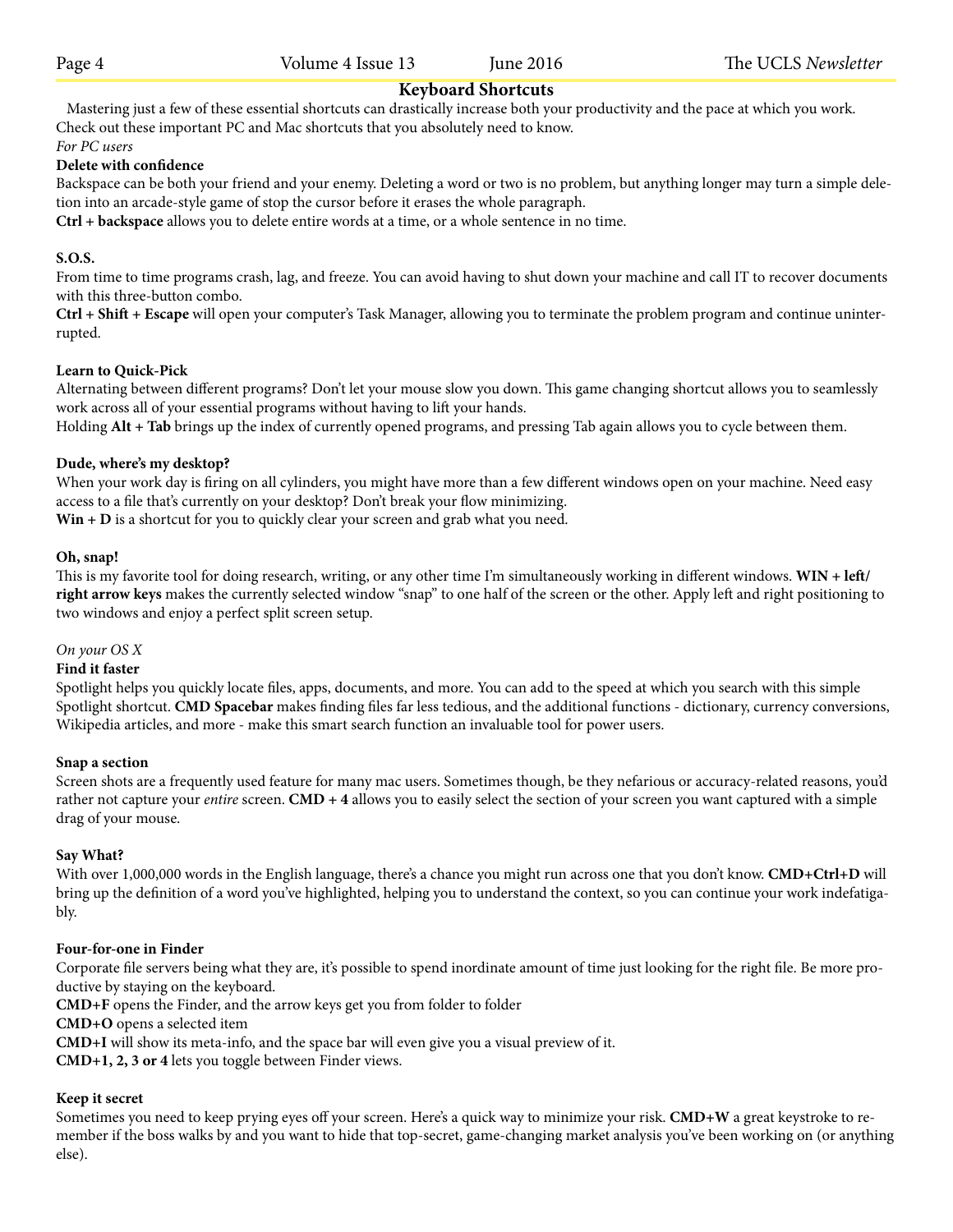# **State Code Amendments - 2016 General Session**

| Index | <b>Utah Code</b> |
|-------|------------------|
|       |                  |

Title 17 **Counties**

Chapter 23 **County Surveyor**

**Section 10** Map of boundary survey - Procedure for filing - Contents - Marking of monuments - Record of corner changes - Penalties

(2)

(a)

 (i) Each land surveyor making a boundary survey of lands within this state to establish or reestablish a boundary line or to obtain data for constructing a map or plat showing a boundary line shall file map of the survey that meets the requirements of this section with the county surveyor or designated office within 90 days of the establishment or reestablishment of a boundary

(ii) A land surveyor who fails to file a map of the survey as required by subsection  $(2)(a)(i)$  is guilty of an **infraction.**

(iii) Each failure to file a map of the survey as required by Subsection  $(2)(a)(i)$  is a separate violation.

# **Section 15** Removal, destruction, or defacement of monuments or corners as misdemeanor - Costs

- (1) No person shall willfully or negligently remove, destroy, or deface any government survey monument, corner, or witness corner.
- (2) Any person who violates this section is guilty of an **infraction** and is additionally responsible for: (a) the costs of any necessary legal action; and
	- (b) the costs of reestablishing the survey monument, corner, or witness corner

# **NOTES:**

- **76-3-205** Classification of Offenses
	- (1) Infractions are not classified
	- (2) Any offense which is an infraction within this code is expressly designated and any offense defined outside this code which is not designated as a felony or misdemeanor and for which no penalty is specified is an infraction
- **76-3-205** Infraction Conviction Fine, Forfeiture, and Disqualification.
	- (1) A person convicted of an infraction may not be imprisoned but may be subject to a fine, forfeiture, and disqualification, or any combination.
	- (2) Whenever a person is convicted of an infraction and no punishment is specified, the person may be fined as for a class C misdemeanor.



**April Who Is It?**

 Shaun Corey was the first member who recognized the photo of Russell McReavy. Russ recently retired as a party chief from the office of the Salt Lake County Surveyor, where he was employed for over thirty-eight years. Russ's primary responsibility was maintaining the surveyor control and preservation of monuments in Salt Lake County. The UCLS congratulates Russ and wishes him success in his future endeavors.

 Please let us know if you have an employee or co-worker who should be recognized.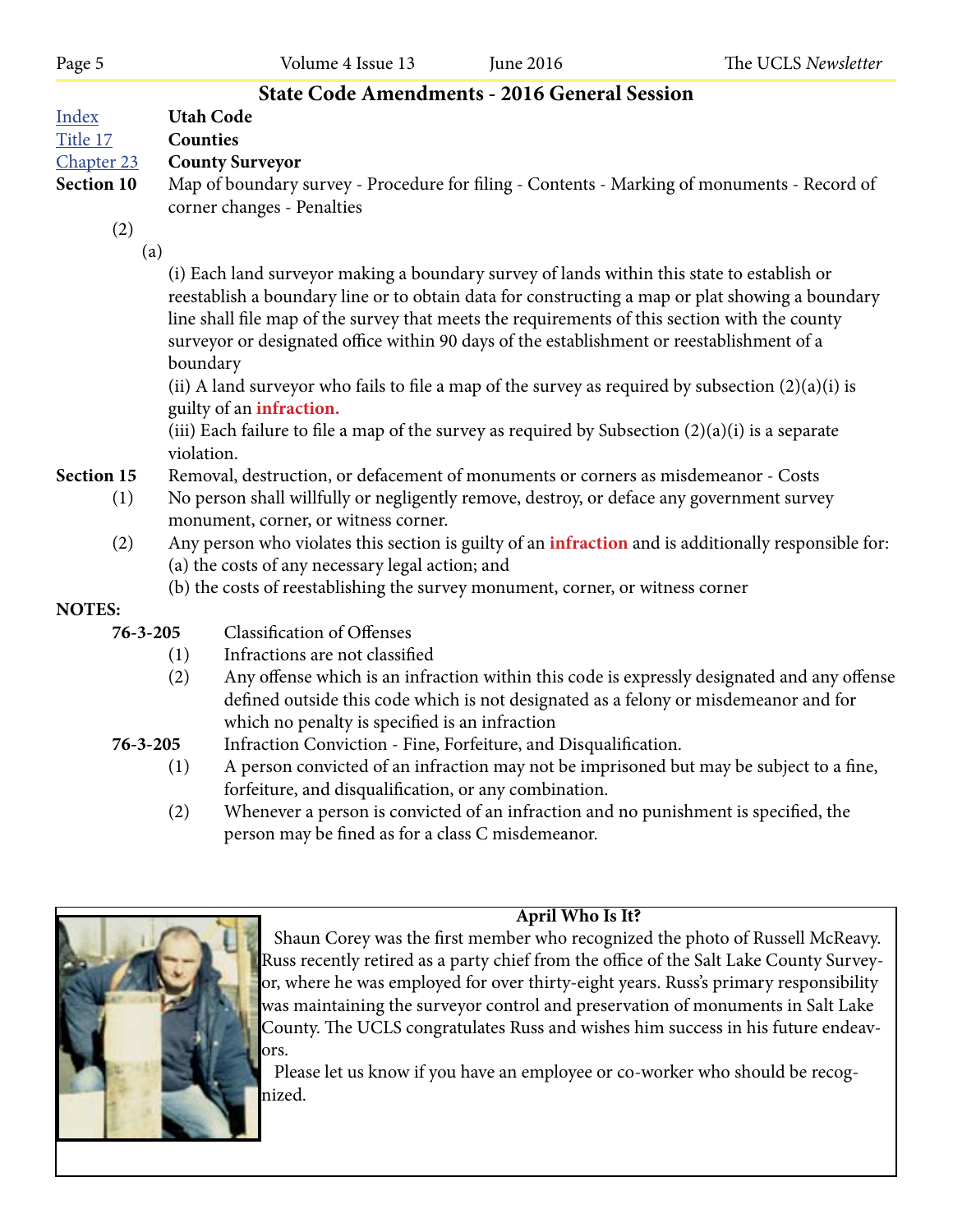

Having taken and passed the national LS exam in 1978, I was then introduced to four state exams. I started to notice a pattern of useless questions being asked of the potential licensee. And in discussions with many of you throughout the United States I find that you too are experiencing this same phenomenon. While this column is generally humor-based, I am dead serious about this topic.

It seems to me the state-specific exam is like the last chance society has to be protected from someone who really should not get a license. To arrive at this point means you have passed all the rest of the scrutiny the state board could muster. It's like the last hoop through which one must jump. And it is in this regard that I would think the very limited time given (one or two hours in most states) should be used on important issues. The now truly "national exam" has been further diluted so as to apply in any state.

Yet, I have been asked three times this earth-shattering question: "How many members are there on the state board?" And one test asked me to tell how many years the public member of the board was to serve. Someone believed that if I did not have critical knowledge of these vital details, I should not be an LS.

Hmmmmm. Might there have been a better use of this question time? Like some specific state law that means something for the surveyor and how his or her work affects society? This is roughly equivalent to asking the barbers how many teeth are on the standard comb. Not really relevant.

Another question often asked is: "Is this state on a transverse Mercator state plane coordinate system or a Lambert grid?" Rather than ask you to calculate a problem using it, I've only been asked what system is used. Not very in-depth, I'd say.

I have also discovered that many state exams are loaded with personal preferences and even vendettas by their authors. When I took the Arizona exam there was a question that read: "Explain the Bowditch Rule." Now I had never heard of this, so obviously missed the question. It was a favorite question to ask by the university professor who used to write the state exam. For those of you unfamiliar with this dynamic piece of information, you could only know it to be the compass rule if you had the secret decoder ring. Seems you had to take this professor's test prep class to get this secret decoder ring information.

Many of you have complained to me about similar little games played in your state exams, ranging from the trivial pursuit type question, to the ones answerable only if you bought the book written by the exam author. I wonder if sometimes we have lost our way regarding the purpose of the exam. It is to genuinely test the applicant, not to make the author look smart or clever.

And speaking of clever, my California exam asked me about a rodman who held the level rod 12 degrees and 14 minutes out of plumb. It gave me other information and wanted to see if I knew some basic trigonometry. I was terribly disappointed when I discovered the multiple-choice answers did not include:

- a. Train him to rock the rod
- b. Fire him immediately

And how do we know it was exactly 12 degrees and 14 minutes out of plumb, anyway? That's a better question to ask. Do plastic field-protractors come with a vernier or something?

The bottom line: For those of you who write or contribute to state-specific exams, this process needs to be greatly professionalized. It needs to weigh the limited time to test with the extremely important subjects to ask, and make sure those limited exams are worth it. Avoid trivia, pet peeves or irrelevant fodder. Surely your state statutes and case law contain enough critical information that it would be more than enough to fill the exam.

By the way, what color seats do the board members sit on when evaluating initial applications? I always wondered.

Dennis J. Mouland is a registered professional surveyor in Arizona, New Mexico and Colorado, and serves as the national cadastral training coordinator for the Bureau of Land Management at its National Training Center in Phoenix.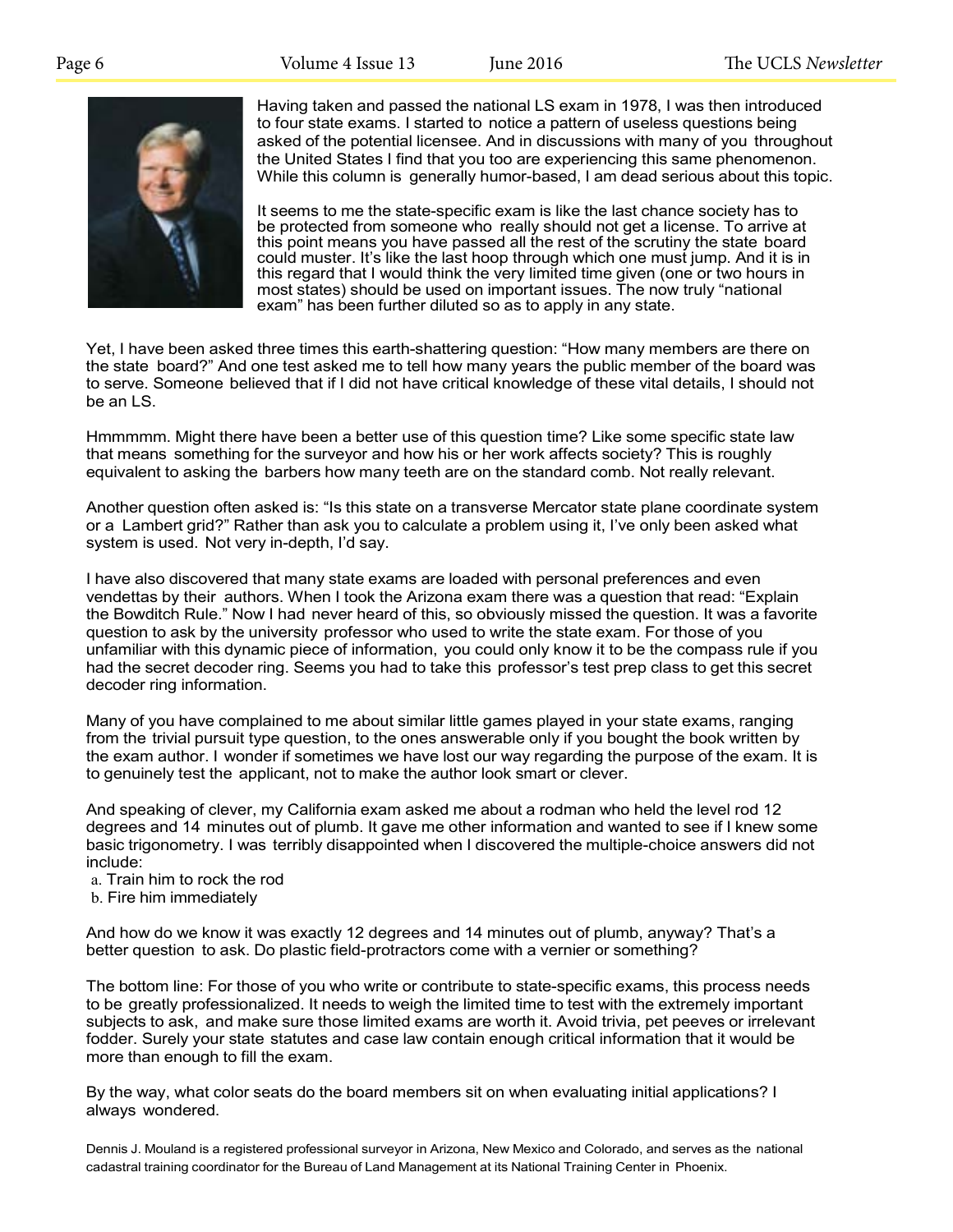**U.S. Department of Housing** <br> **and Urban Development CEAD Act Act (EXD. 06/30/2017)**<br>
(Exp. 06/30/2017)

### **HUD Survey Instructions and Surveyor's Report**

and Urban Development Office of Housing

Public Reporting Burden for this collection of information is estimated to average 0.5 hour per response, including the time for reviewing instructions, searching existing data sources, gathering and maintaining the data needed, and completing and reviewing the collection of information. Send comments regarding this burden estimate or any other aspect of this collection of information, including suggestions for reducing this burden, to the Reports Management Officer, Office of Information Policies and Systems, U.S. Department of Housing and Urban Development, Washington, DC 20410-3600 and to the Office of Management and Budget, Paperwork Reduction Project (2502-0468), Washington, DC 20503. Do not send this completed form to either of the above addresses.

**This survey** is to be used in a multifamily housing loan transaction submitted to HUD.

#### **Its uses will include:**

| Land title recordation (all cases). |  |
|-------------------------------------|--|
|-------------------------------------|--|

- Site grading plan preparation (item 1 below).
- Plot plan design/redesign (item 2 below).

**Standards of Performance**: In every instance the survey and map(s) and/or plat(s) must be made in accordance with the requirements for an "ALTA/NSPS Land Title Survey" and in compliance with the:

- 2016 Minimum Standard Detail Requirements for ALTA/NSPS Land Title Surveys, jointly established and adapted by the American Land Title Association and the National Society of Professional Surveyors;
- Table A, Optional Survey Responsibilities and Specifications, thereof, items 1, 2, 3, 4, 6a, 6b, 7a, 8, 9, 10a, 10b, 11, 12, 13, 16, 17, 18, and 19;
- And the following requirements as applicable:

**Owner's Representative / Contact:** 

- 1. **Site Grading Involved**: Comply with table A, item 5. Contours may not exceed 1-foot vertical intervals, except that 2-foot and 5-foot vertical intervals may be used where the mean site gradient exceeds 5 percent and 10 percent respectively. Where curbs and/ or gutters exist, show top of curb and flow line elevations.
- 2. **Plot Plan Design/Redesign Involved**: Comply with Table A, Item 6.

#### **Special Project Features**: C Condominium/Air-rights, and/or

| $\sim$ Condominiquity All-rights, and $\sim$ |
|----------------------------------------------|
| $\Box$ Other: (Specify)                      |

- 3. **Condominium/Air-rights Involved:** The surveyor must provide a survey made in accordance with any Property Jurisdiction requirements or, in the absence of such requirements, professionally recognized standards.
- 4. **Flood Hazard Involved:** Where any portion of the site is subject to flood hazard, show the 100-year return frequency flood hazard elevation and flood zone for all projects plus the 500 year return frequency flood hazard elevation and flood zone for Section 811 housing program. For existing projects show the site elevation at the building entrances, lowest habitable finished floor, and basement for each primary building, and the vehicular parking area that serves each primary building. Take return frequency flood hazard elevations from the applicable Federal Flood Insurance Rate Map. Where such is not available, take the elevations from available state or local equivalent data, or when not available, work in conjunction with owner's engineer.
- 5. **Blanket Easement Involved**. Show on the map/plat the location of any facility that is located within or traverses the property under provisions of a blanket easement.

**Additional Owner Requirements**: The following requirements are not intended to void any other part of this instruction.

| Name & Phone No:<br>Address:                                                                                                                                                                                        |                                                                                    |
|---------------------------------------------------------------------------------------------------------------------------------------------------------------------------------------------------------------------|------------------------------------------------------------------------------------|
| Certification: The survey map/plat must bear the ALTA/NSPS<br>Certification:                                                                                                                                        | <b>NOTE: new HUD Survey instructions require</b><br><b>ALTA/NSPS Certification</b> |
| "To (name of insured, if known), (name of lender, if known), (name of<br>title insurer, if known), Department of Housing and Urban Development<br>("HUD"), (names of others as negotiated with the client).         | Remainder of page intentionally blank.                                             |
| This is to certify that this map or plat and the survey on which it is<br>based were made in accordance with the 2016 Minimum Standard Detail<br>Requirements for ALTA/NSPS Land Title Surveys, jointly established | Please see next page for Surveyor's Report.                                        |

Date of Plat or Map: (Surveyor's signature, printed name and seal with Registration/License Number)"

and adopted by ALTA and NSPS, and includes Items of Table A thereof. The fieldwork was completed on [date].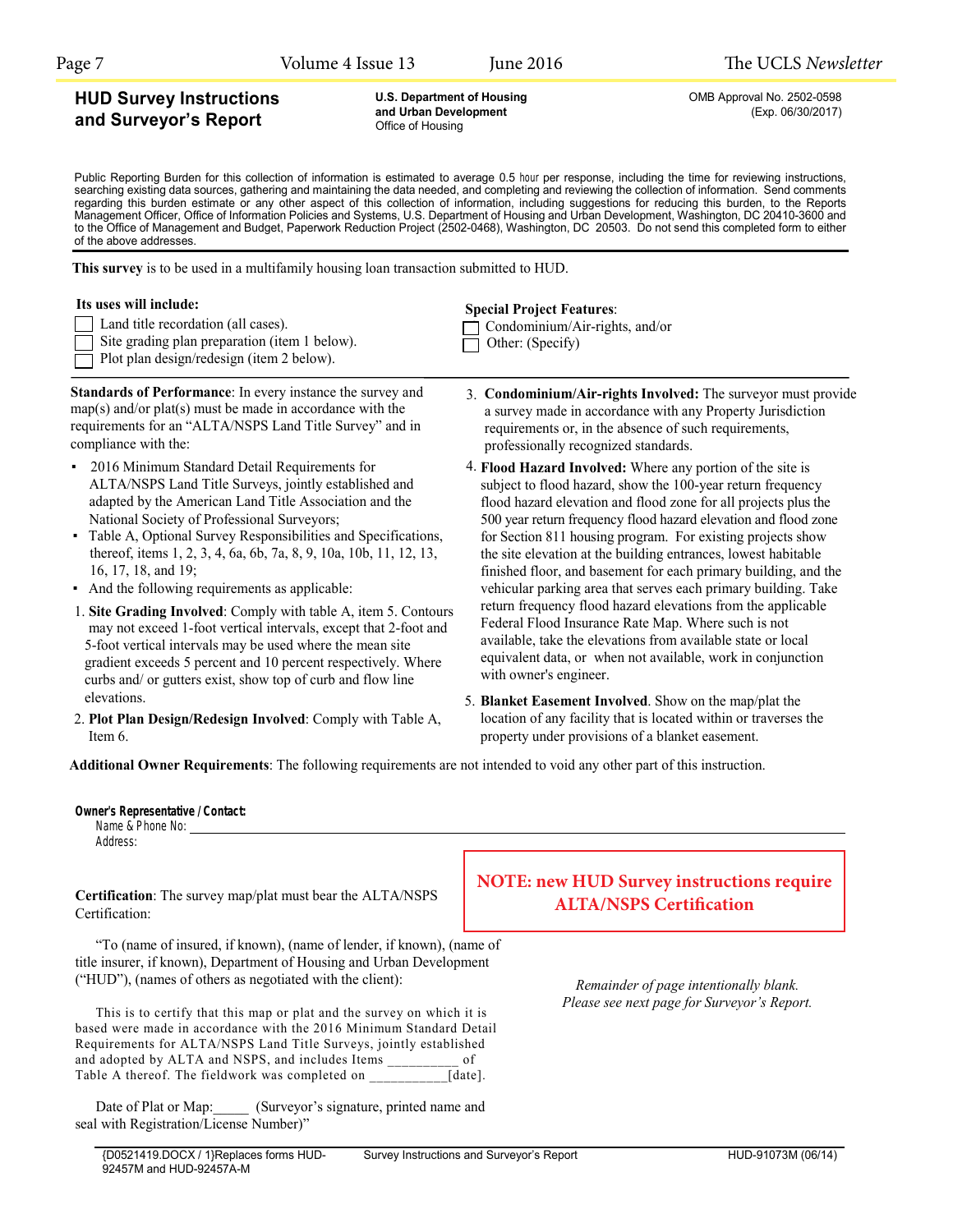# **Which North Arrow belongs to which company?**



Answers on page 9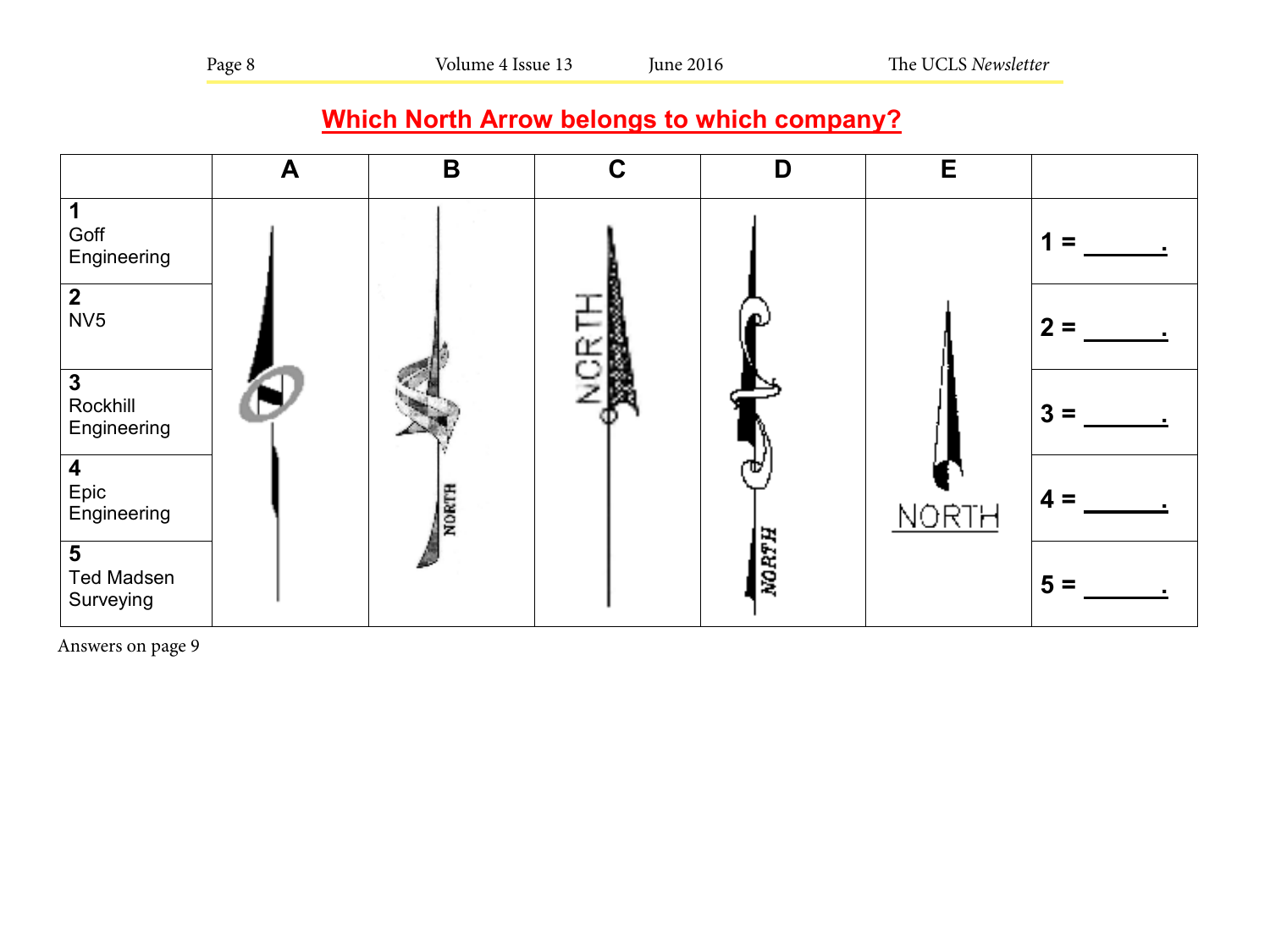

# **Hess Triangle**

# **New York, New York**

They say that you can't fight City Hall, but if you examine the pavement beneath your feet on a certain odd-shaped West Village corner, you will see three-sided evidence that you can...and maybe even win.

At the point where Christopher Street meets Seventh Avenue South, in front of the entrance to the modest-

but-iconic Village Cigars store, there's a small mosaic triangle set into the sidewalk. It reads, "Property of the Hess Estate Which Has Never Been Dedicated for Public Purposes." It commemorates one man's stubborn real estate standoff against city officials.



Back in the 1910s, a great swath was being cut diagonally across the Village, to extend Seventh Avenue below Greenwich Avenue and to allow the IRT subway to move farther downtown. Using the power of eminent domain, the city decisively condemned and demolished 300 pieces of property, including a five-**Which Islam Story residential building called the Voorhis Apartment, Which Islam Arrow by a Mr. Dovid Uses** owned by a Mr. David Hess.

**A** Somehow, when all was said and done, Mr. Hess was left owning a small triangle of land. To add insult to

injury, the city wanted him to "donate" the parcel, which would be incorporated into a new sidewalk. Hess refused. He defied municipal bullying and went to court to assert his rights. By sidewalk. Hess refused. He defied municipal bullying and went to court to assert his rights. By<br>the time the case was settled, "The D. H. Hess Estate of Philadelphia" was the obstinate owner of approximately 500 square inches of useless surface area.

But they made the most of it (symbolically speaking) when, on July 27, 1922, workers used But they made the most of it (symbolically speaking) when, on July 27, 1922, workers used<br>black and yellow tile to create a defiant shoe-level inscription -- which still exists today in its cracked, worn and eloquent state.

This proud plot remained the smallest piece of property in New York City well into the 1930s. Figuring the point had been made, the estate sold the tiny triangle to the owners of the cigar<br>
Repring the point had been made, the estate sold the tiny triangle to the owners of the cigar store in 1938 for \$1,000. Today it remains a curious geometric reminder of a case where private property faced off against "progress" and came out the (admittedly modest) winner.

# See more at:

See more at:<br><u>http://www.roadsideamerica.com/story/27150#sthash.qfkZkIHZ.dpuf</u>

Our thanks to Matt Peterson, who contributed this article

Answers to North Arrow Question 1=E; 2=A; 3=,C 4=B, 5=D